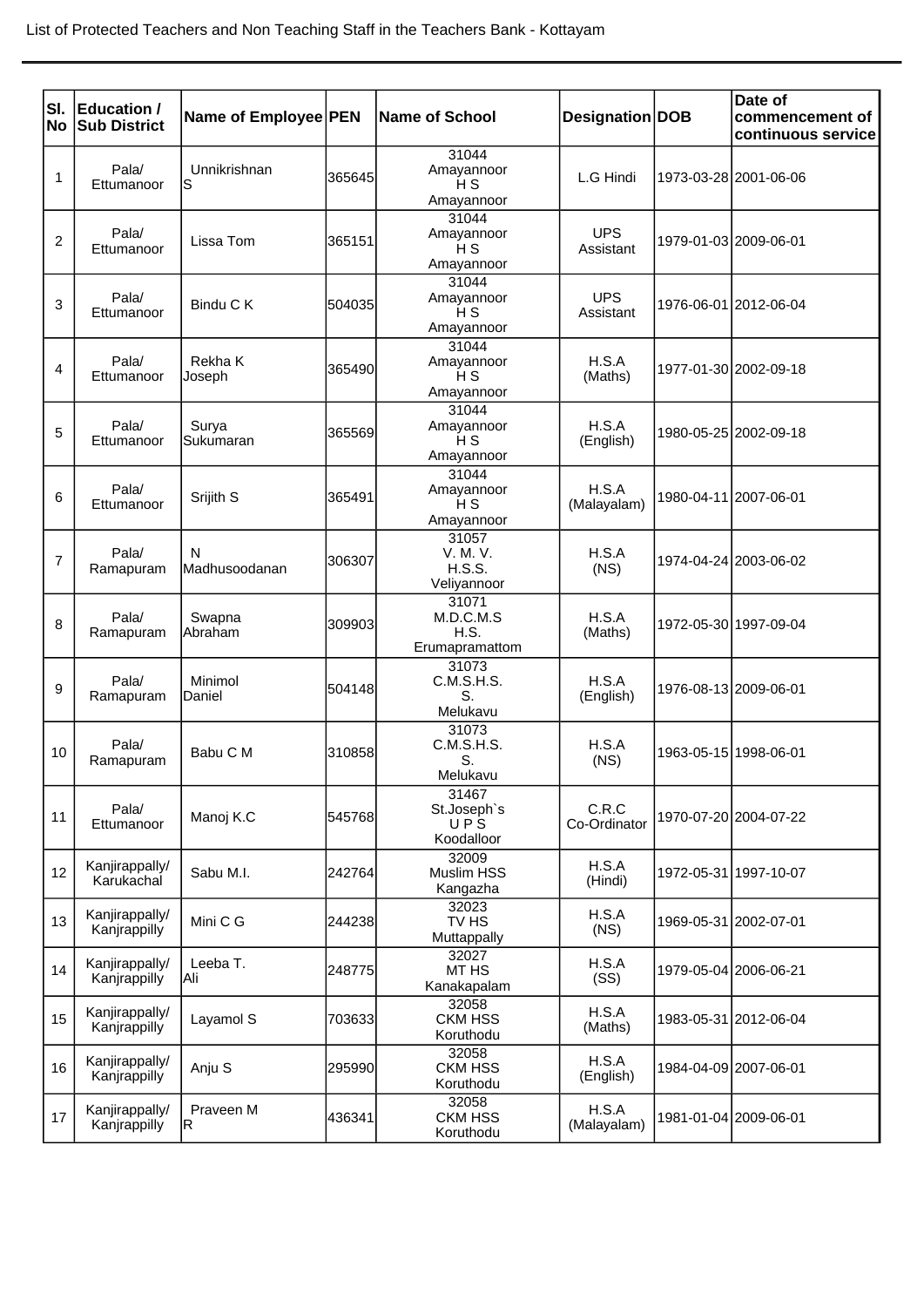| SI.<br><b>No</b> | <b>Education /</b><br><b>Sub District</b> | Name of Employee PEN       |             | <b>Name of School</b>                             | Designation   DOB       |                       | Date of<br>commencement of<br>continuous service |
|------------------|-------------------------------------------|----------------------------|-------------|---------------------------------------------------|-------------------------|-----------------------|--------------------------------------------------|
| 18               | Kanjirappally/<br>Erattupetta             | Mini K.B                   | 495323      | 32248<br><b>RSM UPS</b><br>Kodunga                | <b>UPS</b><br>Assistant |                       | 1972-05-20 1994-07-14                            |
| 19               | Kanjirappally/<br>Kanjrappilly            | Jeby<br>John.S             | 255283      | 32313<br><b>MT LPS</b><br>Kanakappalam            | <b>LPS</b><br>Assistant |                       | 1970-05-20 1990-07-12                            |
| 20               | Kanjirappally/<br>Kanjrappilly            | V M Abdul<br>Nazer         | 554463      | 32329<br><b>KV LPS</b><br>Ponkunnam               | L.G Arabic              |                       | 1976-05-16 2004-08-10                            |
| 21               | Kanjirappally/<br>Kanjrappilly            | Sarabeevi<br>T H           | 549521      | 32346<br><b>MGM UPS</b><br>Chirackadavu           | L.G Arabic              |                       | 1961-05-30 1983-06-15                            |
| 22               | Kanjirappally/<br>Kanjrappilly            | T <sub>S</sub><br>Roopesh  | 497869      | 32372<br>Sanathanam<br><b>UPS</b><br>Chirackadavu | L.G<br>Sanskrit         |                       | 1978-05-12 2002-06-05                            |
| 23               | Kanjirappally/<br>Kanjrappilly            | Preetha V                  | $\mathbf 0$ | 32372<br>Sanathanam<br><b>UPS</b><br>Chirackadavu | C.R.C<br>Co-Ordinator   |                       | 1974-05-29 2004-06-02                            |
| 24               | Kanjirappally/<br>Kanjrappilly            | Sureshkumar<br>ΙN          | 548830      | 32374<br><b>KV UPS</b><br>Elamgulam               | <b>UPS</b><br>Assistant | 1966-05-27 1998-06-01 |                                                  |
| 25               | Kanjirappally/<br>Kanjrappilly            | Abhilash S                 | 549425      | 32374<br><b>KV UPS</b><br>Elamgulam               | <b>UPS</b><br>Assistant | 1979-04-17 2005-06-01 |                                                  |
| 26               | Kanjirappally/<br>Kanjrappilly            | Resmi P                    | 549433      | 32374<br><b>KV UPS</b><br>Elamgulam               | <b>UPS</b><br>Assistant |                       | 1976-02-17 2005-06-02                            |
| 27               | Kanjirappally/<br>Kanjrappilly            | Sindhumole<br>ΚJ           | 549534      | 32374<br><b>KV UPS</b><br>Elamgulam               | L.G Hindi<br>(PT)       |                       | 1975-06-01 2006-06-06                            |
| 28               | Kanjirappally/<br>Kanjrappilly            | Pratheesh<br>P             | 549558      | 32374<br><b>KV UPS</b><br>Elamgulam               | L.G<br>Sanskrit<br>(PT) |                       | 1983-05-15 2007-06-04                            |
| 29               | Kanjirappally/<br>Kanjrappilly            | Manoj G                    | 549568      | 32374<br><b>KV UPS</b><br>Elamgulam               | Peon                    |                       | 1979-05-03 2007-05-02                            |
| 30               | Kanjirappally/<br>Karukachal              | Lethika K<br>S             | 567035      | 32454<br><b>SM UPS</b><br>Champakkara             | L.G<br>Sanskrit<br>(PT) | 1974-03-20 2009-06-01 |                                                  |
| 31               | Kanjirappally/<br>Karukachal              | Sreelekha<br>ΚG            | 559268      | 32458<br><b>UPS</b><br>Ullayam                    | L.G<br>Sanskrit<br>(PT) |                       | 1973-05-20 2011-06-01                            |
| 32               | Kanjirappally/<br>Karukachal              | Sreeja V S                 | 690549      | 32459<br>SN UPS<br>Vellavoor                      | C.R.C<br>Co-Ordinator   |                       | 1974-02-15 1999-06-01                            |
| 33               | Kottayam/<br>Changanacherry Kuruvila      | <b>Bigili</b>              | 287653      | 33020<br>ST. MM GHS<br><b>KURICHY</b>             | H.S.A<br>(NS)           |                       | 1962-03-16 1995-06-05                            |
| 34               | Kottayam/<br>Changanacherry               | Chintu<br>Chachy<br>Thomas | 287726      | 33020<br>ST. MM GHS<br><b>KURICHY</b>             | H.S.A<br>(English)      |                       | 1981-08-26 2006-07-04                            |
| 35               | Kottayam/<br>Kottayam<br>West             | Bindhu <sub>s</sub>        | 309184      | 33031<br>SVGVPHS.KILIROOR                         | H.S.A<br>(NS)           | 1969-05-27 1995-09-11 |                                                  |
| 36               | Kottayam/<br>Kottayam<br>West             | Geethakumary<br>N R        | 505535      | 33031<br>SVGVPHS.KILIROOR                         | H.S.A<br>(Hindi)        |                       | 1963-05-25 1992-06-02                            |
| 37               | Kottayam/<br>Kottayam<br>West             | T G Ajltha                 | 308843      | 33036<br>High<br>School<br>Parippu                | L.G Hindi               |                       | 1971-05-23 2002-06-05                            |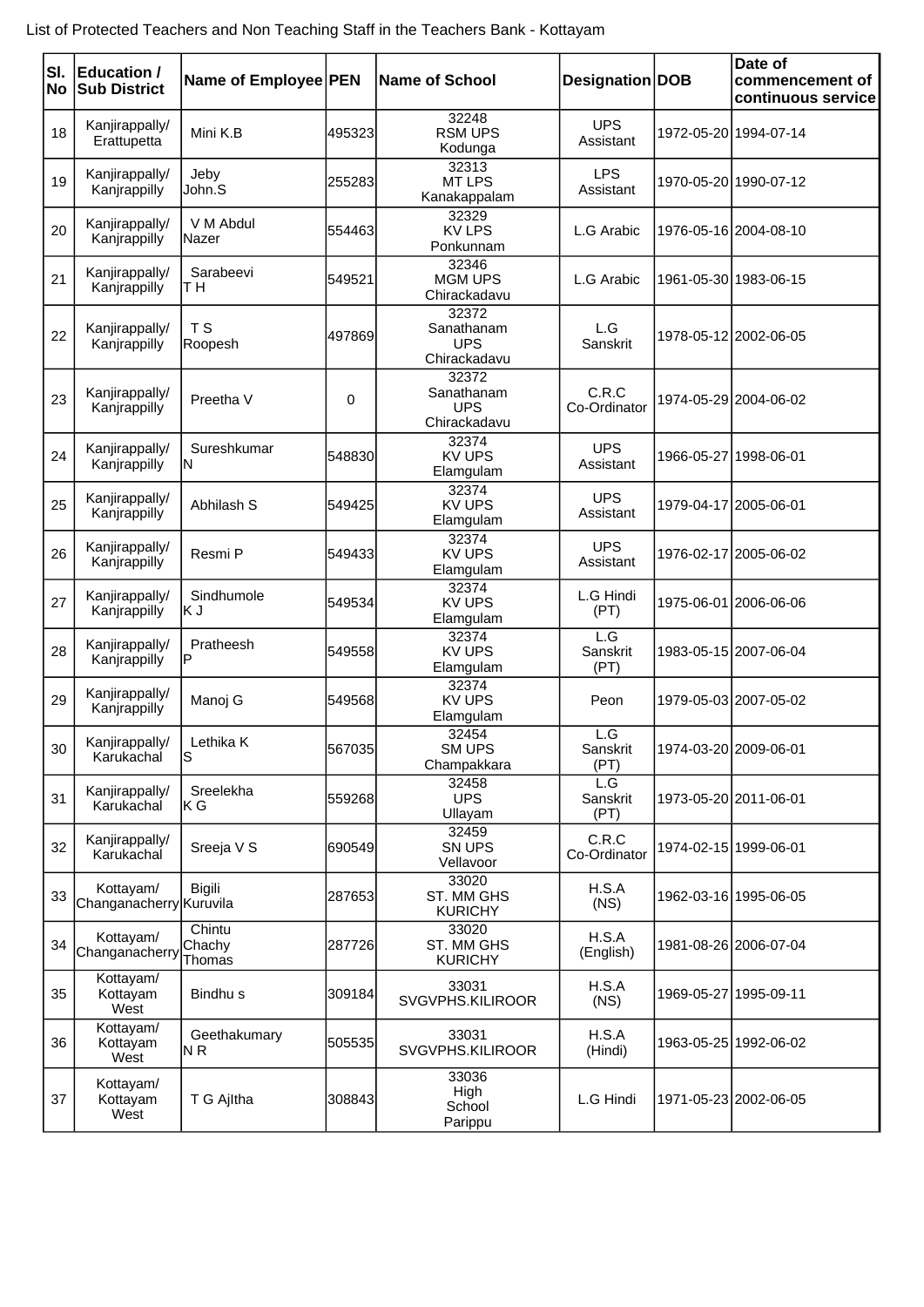| SI.<br><b>No</b> | <b>Education /</b><br><b>Sub District</b> | Name of Employee PEN           |         | <b>Name of School</b>                            | Designation DOB         | Date of<br>commencement of<br>continuous service |
|------------------|-------------------------------------------|--------------------------------|---------|--------------------------------------------------|-------------------------|--------------------------------------------------|
| 38               | Kottayam/<br>Kottayam<br>West             | Sheena<br>Korah                | 297553  | 33047<br>St. Thomas<br>Girls H S<br>Puthanangady | C.R.C<br>Co-Ordinator   | 1970-03-04 2006-06-05                            |
| 39               | Kottayam/<br>Kottayam<br>West             | Manju<br>Jacob                 | 297587  | 33047<br>St. Thomas<br>Girls H S<br>Puthanangady | <b>UPS</b><br>Assistant | 1970-03-26 2001-06-06                            |
| 40               | Kottayam/<br>Kottayam<br>West             | Elizabeth<br>Jiji<br>Ulahannan | 297552  | 33047<br>St. Thomas<br>Girls H S<br>Puthanangady | L.G Hindi               | 1969-03-24 2004-06-02                            |
| 41               | Kottayam/<br>Kottayam<br>West             | Sareena<br>Chacko              | 509612  | 33047<br>St. Thomas<br>Girls H S<br>Puthanangady | H.S.A<br>(English)      | 1965-09-01 1997-10-06                            |
| 42               | Kottayam/<br>Kottayam<br>West             | <b>Bindhu</b><br>John          | 297758  | 33047<br>St. Thomas<br>Girls H S<br>Puthanangady | C.R.C<br>Co-Ordinator   | 1973-02-26 2001-06-06                            |
| 43               | Kottayam/<br>Kottayam<br>West             | Padmasree<br>lκ                |         | 33049<br>307983 DVVHSS.KUMARANALOOR              | C.R.C<br>Co-Ordinator   | 1968-05-30 2005-05-15                            |
| 44               | Kottayam/<br>Kottayam<br>West             | Maya T                         | 299384  | 33053<br><b>SKMHSS</b><br><b>KUMARAKOM</b>       | H.S.A<br>(Malayalam)    | 1961-07-20 2001-06-06                            |
| 45               | Kottayam/<br>Kottayam<br>West             | Anil Kumar<br>lK V             | 299068  | 33053<br><b>SKMHSS</b><br><b>KUMARAKOM</b>       | Clerk                   | 1976-01-10 2000-06-08                            |
| 46               | Kottayam/<br>Kottayam<br>West             | Sarun<br>Mohandas              | 549373  | 33053<br><b>SKMHSS</b><br><b>KUMARAKOM</b>       | FT Menial               | 1987-05-10 2008-01-12                            |
| 47               | Kottayam/<br>Kottayam<br>West             | Abhilash P<br>А                | 298932  | 33053<br><b>SKMHSS</b><br><b>KUMARAKOM</b>       | <b>UPS</b><br>Assistant | 1978-05-20 2003-08-22                            |
| 48               | Kottayam/<br>Kottayam<br>West             | Jeeva C R                      | 298821  | 33053<br><b>SKMHSS</b><br><b>KUMARAKOM</b>       | H.S.A<br>(SS)           | 1973-05-30 2001-06-06                            |
| 49               | Kottayam/<br>Pampady                      | Swpna<br>Abraham               | 309015  | 33059<br>ST.MARYSHS<br>MANARKAD                  | H.S.A<br>(English)      | 1977-06-26 2006-06-01                            |
| 50               | Kottayam/<br>Pampady                      | Shyni K<br>Abraham             | 4432231 | 33059<br>ST.MARYSHS<br>MANARKAD                  | H.S.A<br>(Maths)        | 1970-05-27 1996-06-03                            |
| 51               | Kottayam/<br>Pampady                      | Raju<br>Kuriakose              | 309017  | 33059<br><b>ST.MARYSHS</b><br>MANARKAD           | H.S.A<br>(P.S)          | 1972-03-03 1998-07-20                            |
| 52               | Kottayam/<br>Pampady                      | <b>Litty Mary</b><br>Jov       | 383171  | 33059<br><b>ST.MARYSHS</b><br>MANARKAD           | H.S.A<br>(Malayalam)    | 1979-05-18 2008-06-02                            |
| 53               | Kottayam/<br>Pampady                      | Admaja<br>Roshna<br>lype       | 660026  | 33062<br><b>PEMHS</b><br><b>THIRUVANCHOOR</b>    | <b>UPS</b><br>Assistant | 1985-05-30 2011-07-27                            |
| 54               | Kottayam/<br>Pampady                      | Joseph<br> Baby                | 674450  | 33062<br><b>PEMHS</b><br><b>THIRUVANCHOOR</b>    | <b>UPS</b><br>Assistant | 1984-07-04 2011-07-27                            |
| 55               | Kottayam/<br>Kottayam<br>East             | Salini<br>Devi T K             | 299331  | 33065<br>Amrita<br>High<br>School<br>Moolavattom | H.S.A<br>(P.S)          | 1973-05-27 1995-06-05                            |
| 56               | Kottayam/<br>Kottayam<br>East             | Indukala A<br>S                | 299306  | 33065<br>Amrita<br>High<br>School<br>Moolavattom | H.S.A<br>(Malayalam)    | 1973-06-01 2001-06-06                            |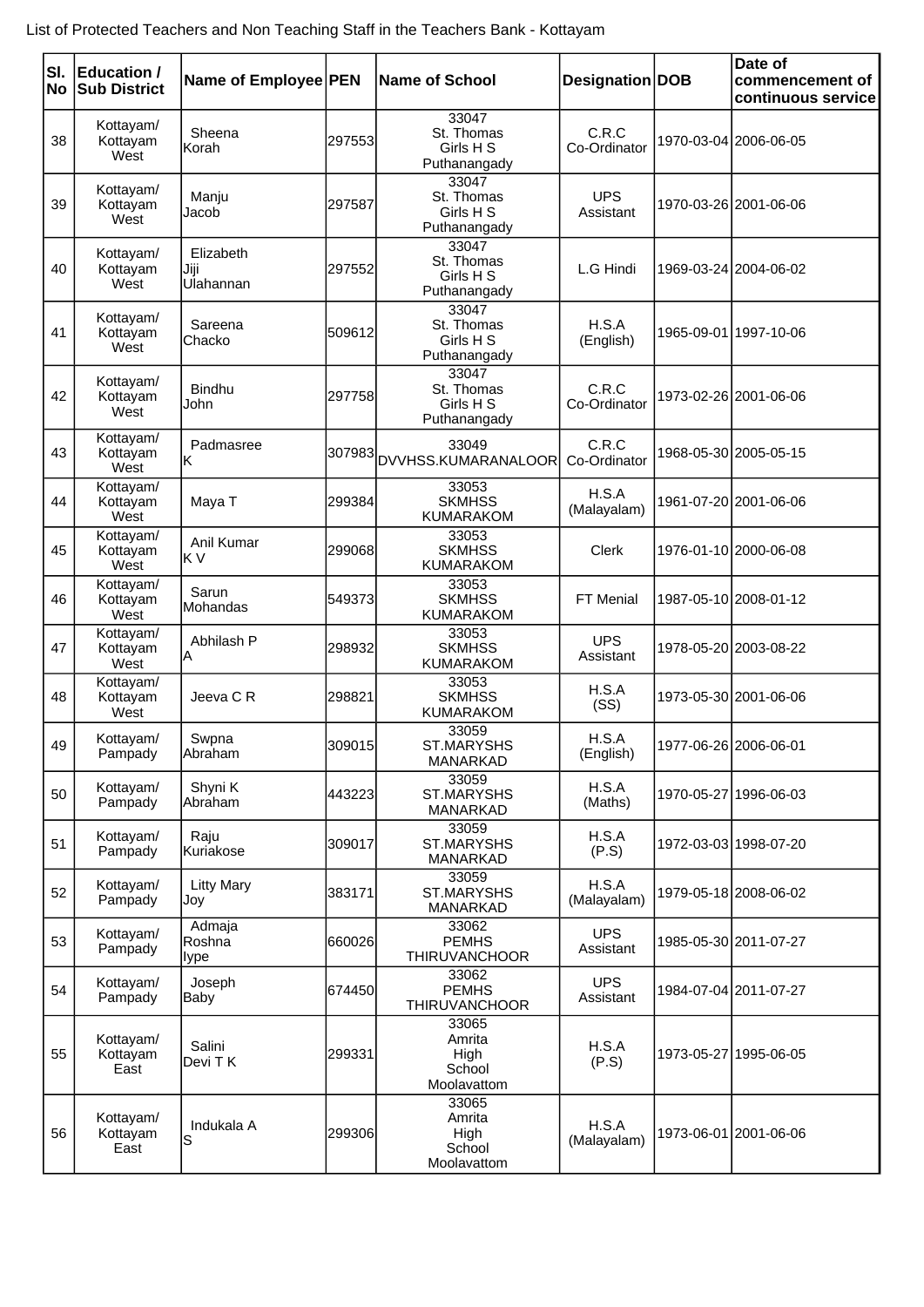| SI.<br><b>No</b> | <b>Education /</b><br><b>Sub District</b> | Name of Employee PEN   |             | <b>Name of School</b>                             | Designation   DOB       | Date of<br>commencement of<br>continuous service |
|------------------|-------------------------------------------|------------------------|-------------|---------------------------------------------------|-------------------------|--------------------------------------------------|
| 57               | Kottayam/<br>Kottayam<br>East             | Jayasree S             | 299456      | 33065<br>Amrita<br>High<br>School<br>Moolavattom  | <b>UPS</b><br>Assistant | 1972-05-10 2002-06-05                            |
| 58               | Kottayam/<br>Kottayam<br>East             | Babu V R               | 299303      | 33065<br>Amrita<br>High<br>School<br>Moolavattom  | H.S.A<br>(SS)           | 1964-03-10 1993-06-07                            |
| 59               | Kottayam/<br>Kottayam<br>East             | Dipu P S               | 514474      | 33065<br>Amrita<br>High<br>School<br>Moolavattom  | FT Menial               | 1986-01-31 2011-04-01                            |
| 60               | Kottayam/<br>Kottayam<br>East             | Sreelekha<br>$\sqrt{}$ | 299545      | 33065<br>Amrita<br>High<br>School<br>Moolavattom  | <b>UPS</b><br>Assistant | 1975-05-22 2005-06-01                            |
| 61               | Kottayam/<br>Kottayam<br>East             | Manju R o              | 299551      | 33065<br>Amrita<br>High<br>School<br>Moolavattom  | <b>UPS</b><br>Assistant | 1975-04-25 2005-06-01                            |
| 62               | Kottayam/<br>Kottayam<br>East             | Mini G<br>lNair        | 299562      | 33065<br>Amrita<br>High<br>School<br>Moolavattom  | <b>UPS</b><br>Assistant | 1968-01-28 2004-06-02                            |
| 63               | Kottayam/<br>Pampady                      | Deepa<br>Abraham       | 319476      | 33067<br><b>MGMHS</b><br><b>PAMPADY</b>           | L.G Hindi               | 1973-05-30 1999-06-02                            |
| 64               | Kottayam/<br>Pampady                      | Asha<br>Kuruvila       | 746969      | 33071<br>St. Thomas<br><b>HS South</b><br>Pampady | <b>UPS</b><br>Assistant | 1981-05-16 2013-06-03                            |
| 65               | Kottayam/<br>Kottayam<br>East             | P.J John               | 0           | 33076<br>St. Thomas<br>H.S.<br>Thottakkad         | H.S.A<br>(Malayalam)    | 1966-06-15 1992-09-01                            |
| 66               | Kottayam/<br>Kottayam<br>East             | Shinu<br>Abraham       | $\mathbf 0$ | 33076<br>St. Thomas<br>H.S.<br>Thottakkad         | H.S.A<br>(Maths)        | 1962-03-14 1990-07-09                            |
| 67               | Kottayam/<br>Kottayam<br>East             | Neena<br><b>Mathew</b> | 307578      | 33076<br>St. Thomas<br>H.S.<br>Thottakkad         | H.S.A<br>(Maths)        | 1967-10-13 1992-09-18                            |
| 68               | Kottayam/<br>Kottayam<br>East             | Ashley<br>Mathew       | 307696      | 33076<br>St. Thomas<br>H.S.<br>Thottakkad         | H.S.A<br>(NS)           | 1970-02-22 1995-06-05                            |
| 69               | Kottayam/<br>Kottayam<br>East             | Ciji Ann<br>Mathew     | 307504      | 33076<br>St. Thomas<br>H.S.<br>Thottakkad         | H.S.A<br>(Hindi)        | 1971-05-20 1999-08-20                            |
| 70               | Kottayam/<br>Kottayam<br>East             | N.Manoj                | 307549      | 33076<br>St. Thomas<br>H.S.<br>Thottakkad         | H.S.A<br>(NS)           | 1969-05-26 1995-06-06                            |
| 71               | Kottayam/<br>Kottayam<br>East             | Praveenkumar.G         | 307534      | 33076<br>St. Thomas<br>H.S.<br>Thottakkad         | H.S.A<br>(P.S)          | 1966-12-17 1994-06-06                            |